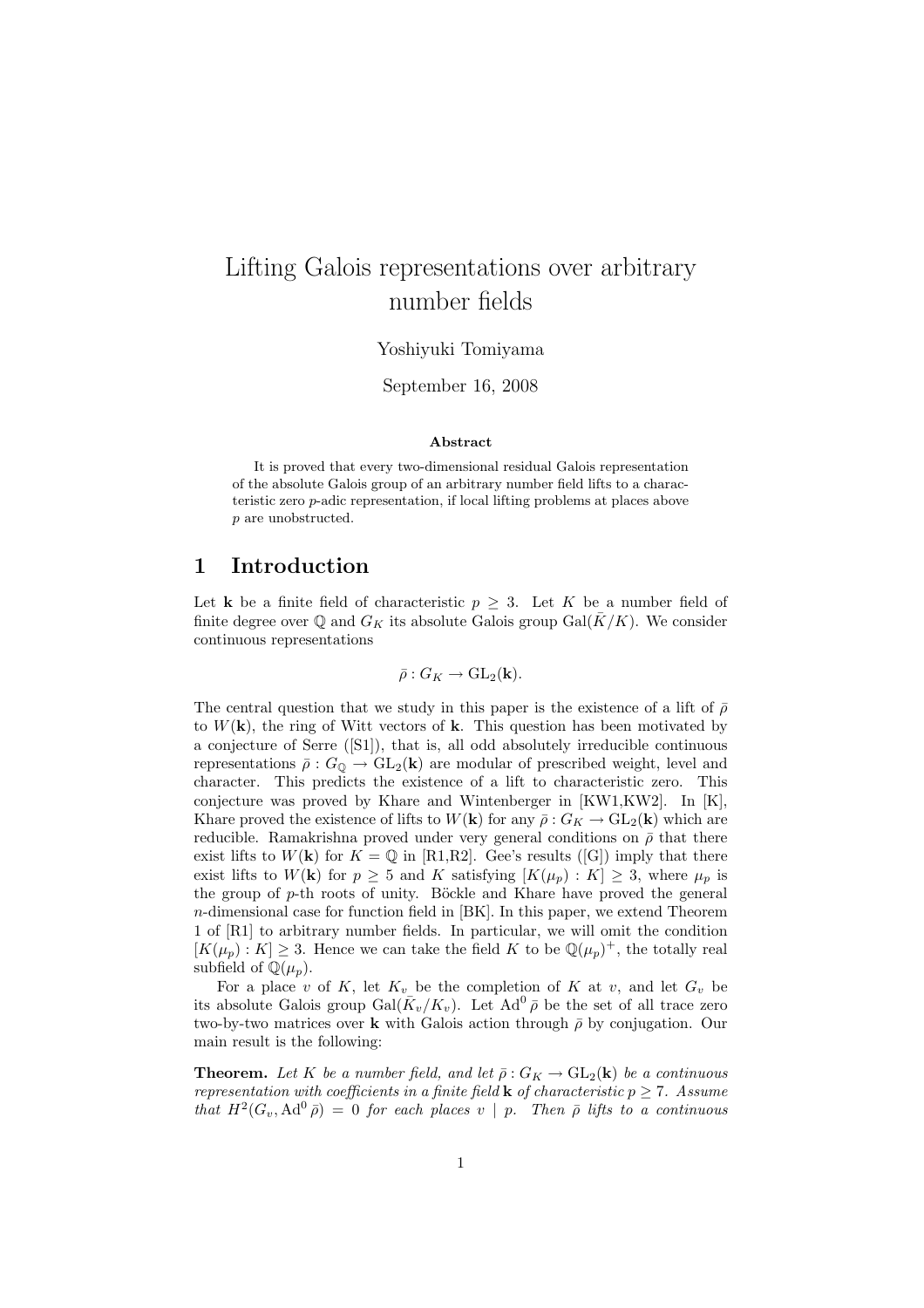representation  $\rho: G_K \to GL_2(W(\mathbf{k}))$  which is unramified outside a finite set of places of K.

Our method used in the proof is essentially that of Ramakrishna [R1,R2]. In this paper, we follow the more axiomatic treatment presented in [T]. In Section 2, we recall a criterion of Ramakrishna [R2] and Taylor [T] for lifting problems. In Section 3, we define good local lifting problems at certain unramified places and ramified places not dividing  $p$ , which will be used in Section 4. In Section 4, we prove Theorem by using the criterion in Section 2 and local lifting problems in Section 3.

Throughout this paper, we assume that p is a prime  $\geq 7$ .

# 2 A criterion for lifting problems

In this section we recall a criterion of Ramakrishna [R2] and Taylor [T] for a lifting from a fixed residual Galois representation to a p-adic Galois representation.

Let  $k$  be a finite field of characteristic p. Throughout this paper, we consider a continuous representation

$$
\bar{\rho}: G_K \to \text{GL}_2(\mathbf{k}).
$$

Let S denote a finite set of places of K containing the places above  $p$ , the infinite places and the places at which  $\bar{\rho}$  is ramified, and let  $K_S$  denote the maximal algebraic extension of K unramified outside S. Thus  $\bar{\rho}$  factors through Gal( $K_S/K$ ). Put  $G_{K,S} = \text{Gal}(K_S/K)$ . For each place v of K, we fix an embedding  $\overline{K} \subset \overline{K}_v$ . This gives a corresponding continuous homomorphism  $G_v \to G_{K,S}.$ 

Let A be the category of complete noetherian local rings  $(R, \mathfrak{m}_R)$  with residue field  $k$  where the morphisms are homomorphisms that induce the identity map on the residue field.

Fix a continuous homomorphism  $\delta: G_{K,S} \to W(\mathbf{k})^{\times}$ , and for every  $(R, \mathfrak{m}_R) \in$ A let  $\delta_R$  be the composition  $\delta_R: G_{K,S} \to W(\mathbf{k})^\times \to R^\times$ . Suppose  $\bar{\rho}: G_{K,S} \to$  $GL_2(\mathbf{k})$  has det  $\bar{\rho} = \delta_{\mathbf{k}}$ .

By a δ-lift (resp. δ|<sub>Gv</sub>-lift) of  $\bar{\rho}$  (resp.  $\bar{\rho}|_{G_v}$ ) we mean a continuous representation  $\rho: G_{K,S} \to GL_2(R)$  (resp.  $\rho_v: G_v \to GL_2(R)$ ) for some  $(R, \mathfrak{m}_R) \in \mathcal{A}$ such that  $\rho \pmod{\mathfrak{m}_R} = \overline{\rho}$  (resp.  $\rho_v \pmod{\mathfrak{m}_R} = \overline{\rho}|_{G_v}$ ) and  $\det \rho = \delta_R$  (resp.  $\det \rho_v = \delta_R|_{G_v}$ ). Let  $Ad^0 \bar{\rho}$  be the set of all trace zero two-by-two matrices over **k** with Galois action through  $\bar{\rho}$  by conjugation.

**Definition 1.** For a place v of K, we say that a pair  $(\mathcal{C}_v, L_v)$ , where  $\mathcal{C}_v$  is a collection of  $\delta|_{G_v}$ -lifts of  $\bar{\rho}|_{G_v}$  and  $L_v$  is a subspace of  $H^1(G_v, \text{Ad}^0 \bar{\rho})$ , is locally admissible if it satisfies the following conditions:

- $(P1)$   $(\mathbf{k}, \bar{\rho}|_{G_v}) \in \mathcal{C}_v$ .
- (P2) The set of  $\delta|_{G_v}$ -lifts in  $\mathcal{C}_v$  to a fixed ring  $(R, \mathfrak{m}_R) \in \mathcal{A}$  is closed under conjugation by elements of  $1 + M_2(m_R)$ .
- (P3) If  $(R, \rho) \in \mathcal{C}_v$  and  $f : R \to S$  is a morphism in A then  $(S, f \circ \rho) \in \mathcal{C}_v$ .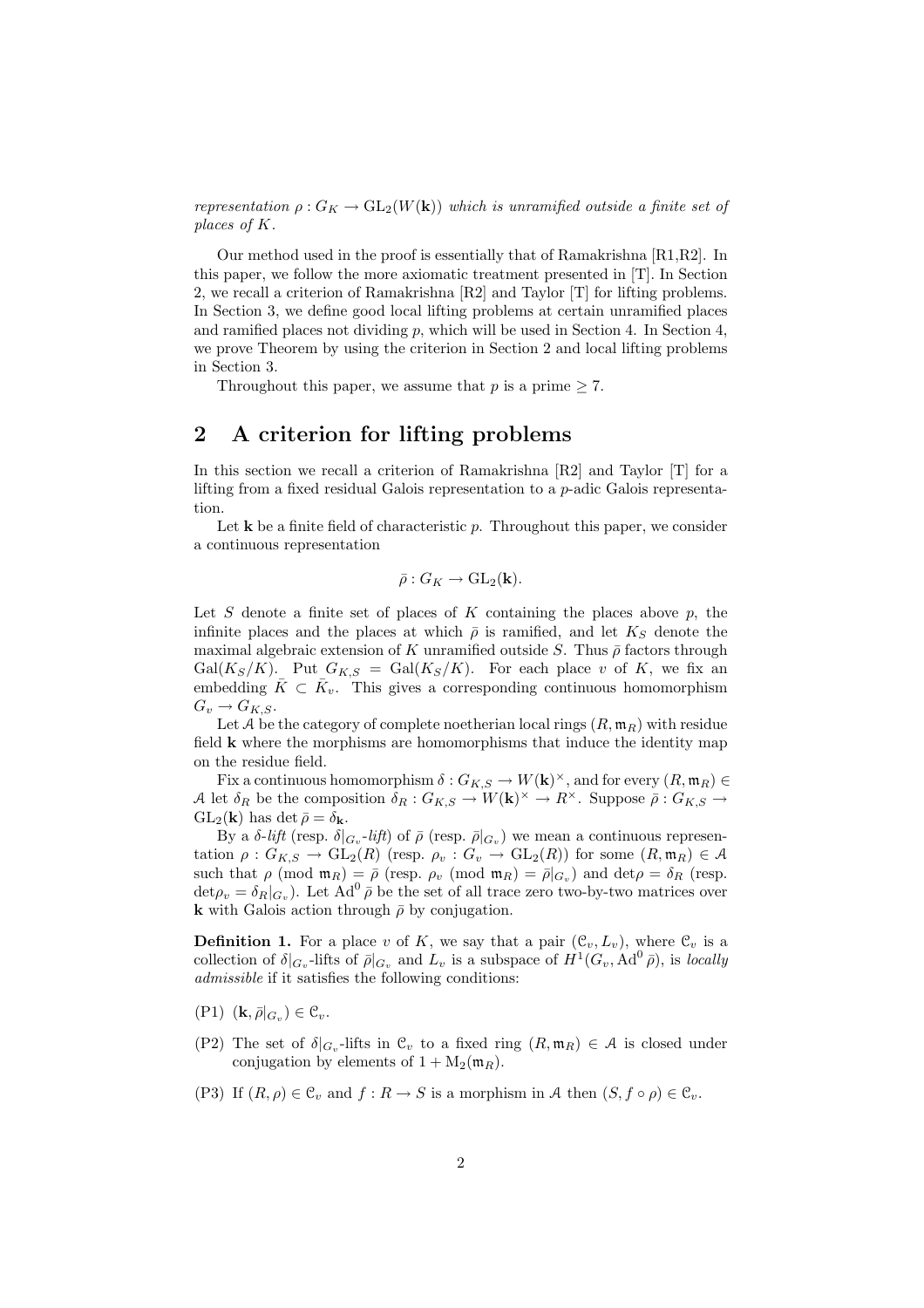- (P4) Suppose that  $(R_1, \rho_1)$  and  $(R_2, \rho_2) \in \mathcal{C}_v$ , and  $I_1$  (resp.  $I_2$ ) is an ideal of  $R_1$  (resp.  $R_2$ ) and that  $\phi: R_1/I_1 \stackrel{\sim}{\rightarrow} R_2/I_2$  is an isomorphism such that  $\phi$  ( $\rho_1$  (mod  $I_1$ )) =  $\rho_2$  (mod  $I_2$ ). Let  $R_3$  be the fiber product of  $R_1$  and  $R_2$ over  $R_1/I_1 \stackrel{\sim}{\rightarrow} R_2/I_2$ . Then  $(R_3, \rho_1 \oplus \rho_2) \in \mathcal{C}_v$ .
- (P5) If  $((R, \mathfrak{m}_R), \rho)$  is a  $\delta|_{G_v}$ -lift of  $\bar{\rho}|_{G_v}$  such that each  $(R/\mathfrak{m}_R^n, \rho \pmod{\mathfrak{m}_R^n}$ )  $\in$  $\mathcal{C}_v$  then  $(R, \rho) \in \mathcal{C}_v$ .
- (P6) For  $(R, \mathfrak{m}_R) \in \mathcal{A}$ , suppose that I is an ideal of R with  $\mathfrak{m}_R I = (0)$ . If  $(R/I, \rho) \in \mathcal{C}_v$  then there is a  $\delta|_{G_v}$ -lift  $\tilde{\rho}$  of  $\bar{\rho}|_{G_v}$  to R such that  $(R, \tilde{\rho}) \in \mathcal{C}_v$ and  $\tilde{\rho}$  (mod I) =  $\rho$ .
- (P7) Suppose that  $((R, \mathfrak{m}_R), \rho_1)$  and  $(R, \rho_2)$  are  $\delta|_{G_v}$ -lifts of  $\bar{\rho}$  with  $(R, \rho_1) \in \mathfrak{C}_v$ , and that I is an ideal of R with  $\mathfrak{m}_R I = (0)$  and  $\rho_1 \pmod{I} = \rho_2 \pmod{I}$ . We shall denote by  $[\rho_2 - \rho_1]$  an element of  $H^1(G_v, \operatorname{Ad}^0 \bar{\rho}) \otimes_{\mathbf{k}} I$  defined by  $\sigma \mapsto \rho_2(\sigma)\rho_1(\sigma)^{-1}-1$ . Then  $[\rho_2-\rho_1] \in L_v \otimes_{\mathbf{k}} I$  if and only if  $(R, \rho_2) \in \mathfrak{C}_v$ .

**Remark 1.** Note that we do regard  $\mathcal{C}_v$  as a functor from A to the category of sets.

Let  $S_f$  be the subset of S consisting of finite places. Throughout this section, suppose that for each  $v \in S_f$  a locally admissible pair  $(\mathcal{C}_v, L_v)$  is given.

Let  $\bar{\chi}_p : G_K \to \mathbf{k}^\times$  be the mod p cyclotomic character. For the  $\mathbf{k}[G_K]$ module  $\operatorname{Ad}^0\bar{\rho}$ , by  $\operatorname{Ad}^0\bar{\rho}(i)$  for  $i \in \mathbb{Z}$  we denote the twist of  $\operatorname{Ad}^0\bar{\rho}$  by the *i*th tensor power of  $\bar{\chi}_p$ , and by  $\text{Ad}^0 \bar{\rho}^* := \text{Hom}(\text{Ad}^0 \bar{\rho}, \mathbf{k})$  we denote its dual representation. The  $G_K$ -equivariant trace pairing  $\text{Ad}^0 \bar{\rho} \times \text{Ad}^0 \bar{\rho} \to \mathbf{k} : (A, B) \mapsto$ Trace(AB) is perfect. In particular,  $Ad^0 \bar{\rho} \cong Ad^0 \bar{\rho}^*$  as representations. Thus  $Ad^0 \bar{\rho}(1) \cong Ad^0 \bar{\rho}^*(1)$  as representations. By the Tate local duality this induces a perfect pairing

$$
H^1(G_v, \operatorname{Ad}^0 \bar{\rho}) \times H^1(G_v, \operatorname{Ad}^0 \bar{\rho}(1)) \to H^2(G_v, \mathbf{k}(1)) \cong \mathbf{k}.
$$

**Definition 2.** A δ-lift of type  $(\mathcal{C}_v)_{v \in S_f}$  is a δ-lift such that  $\rho|_{G_v} \in \mathcal{C}_v$  for all  $v \in S_f$ .

**Definition 3.** We define the *Selmer group*  $H_{\{L_v\}}^1(G_{K,S}, \text{Ad}^0\bar{\rho})$  to be the kernel of the map  $\sim$ 

$$
H^1(G_{K,S}, \text{Ad}^0\overline{\rho}) \to \bigoplus_{v \in S_f} H^1(G_v, \text{Ad}^0\overline{\rho})/L_v
$$

and the *dual Selmer group*  $H^1_{\{L_v^{\perp}\}}(G_{K,S}, \text{Ad}^0\,\bar{\rho}(1))$  to be the kernel of the map

$$
H^1(G_{K,S}, \mathrm{Ad}^0\,\bar{\rho}(1)) \to \bigoplus_{v \in S_{\mathrm{f}}} H^1(G_v, \mathrm{Ad}^0\,\bar{\rho}(1))/L_v^{\perp}
$$

where  $L_v^{\perp} \subset H^1(G_v, \operatorname{Ad}^0\bar{\rho}(1))$  is the annihilator of  $L_v \subset H^1(G_v, \operatorname{Ad}^0\bar{\rho})$  under the above pairing.

Proposition 1. Keep the above notation and assumptions. If

$$
H^1_{\{L_v^{\perp}\}}(G_{K,S}, \text{Ad}^0\,\bar{\rho}(1)) = 0,
$$

then there exists a  $\delta$ -lift of  $\bar{\rho}$  to  $W(\mathbf{k})$  of type  $(\mathcal{C}_v)_{v \in S_f}$ .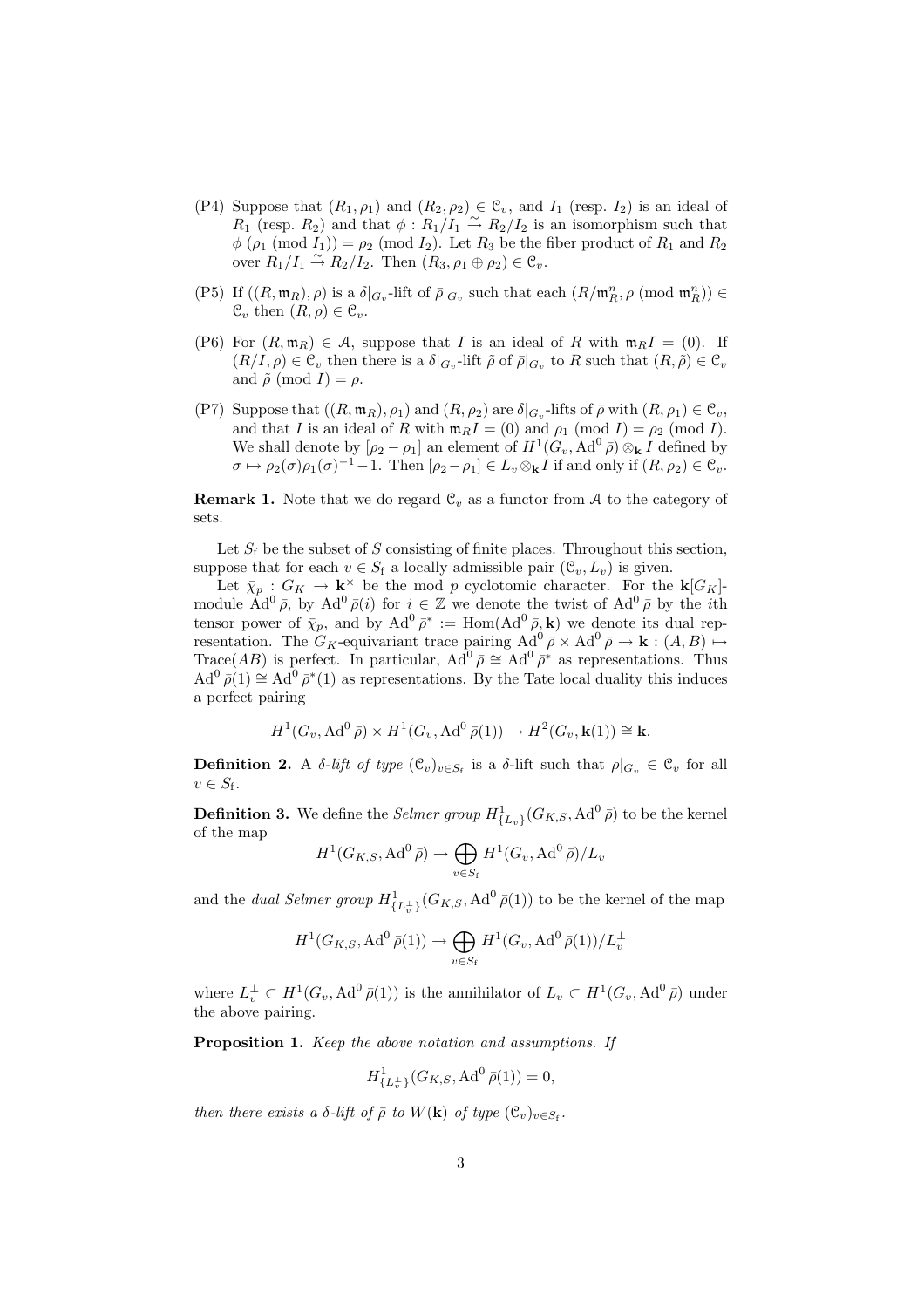Proof. By Theorem 4.50 of [H] we have the exact sequence

$$
H^1(G_{K,S}, \text{Ad}^0\,\bar{\rho}) \xrightarrow{\alpha} \bigoplus_{v\in S_{\mathrm{f}}} H^1(G_v, \text{Ad}^0\,\bar{\rho})/L_v \to H^1_{\{L_v^{\perp}\}}(G_{K,S}, \text{Ad}^0\,\bar{\rho}(1))^*
$$

$$
\to H^2(G_{K,S}, \text{Ad}^0\,\bar{\rho}) \xrightarrow{\beta} \bigoplus_{v\in S_{\mathrm{f}}} H^2(G_v, \text{Ad}^0\,\bar{\rho}).
$$

Consequently, we see that the map  $\alpha$  is surjective and the map  $\beta$  is injective. Now we construct  $\delta$ -lifts  $\rho_n$  of  $\bar{\rho}$  to  $W(\mathbf{k})/p^n$  of type  $(\mathcal{C}_v)_{v \in S_f}$  inductively. By the condition (P1), there is nothing to prove for  $n = 1$ . Assume that there is a δ-lift  $\rho_{n-1}$  of  $\bar{\rho}$  to  $W(\mathbf{k})/p^{n-1}$  of type  $(\mathcal{C}_v)_{v \in S_f}$ . By the condition (P6), for each  $v \in S_f$  we can lift  $\rho_{n-1}|G_v$  to a continuous homomorphism  $\rho_v : G_v \to$  $GL_2(W(\mathbf{k})/p^n)$  such that  $(W(\mathbf{k})/p^n, \rho_v) \in \mathfrak{C}_v$ . Thus we can lift  $\rho_{n-1}$  to a continuous homomorphism  $\rho: G_{K,S} \to GL_2(W(\mathbf{k})/p^n)$  by injectivity of the map β. By surjectivity of the map  $\alpha$  we may find a class  $\phi \in H^1(G_{K,S}, \text{Ad}^0 \bar{\rho})$ mapping to

$$
([\rho_v - \rho|_{G_v}] \bmod L_v)_{v \in S_f} \in \bigoplus_{v \in S_f} H^1(G_v, \text{Ad}^0 \bar{\rho})/L_v.
$$

We define  $\rho_n := (1 + \phi)\rho$ . By the condition (P7) the representation  $\rho_n$  is a δ-lift of  $\bar{\rho}$  to  $W(\mathbf{k})/p^n$  of type  $(\mathcal{C}_v)_{v \in S_f}$ . The induction is now complete. Then we have a δ-lift of  $\bar{\rho}$  to  $W(\mathbf{k})$  of type  $(\mathcal{C}_v)_{v \in S_f}$  by the condition (P5) and the proposition is proved.  $\Box$ 

# 3 Local lifting problems

For a place  $v$  of  $K$ , consider a continuous homomorphism

$$
\bar{\rho}_v: G_v \to \text{GL}_2(\mathbf{k}).
$$

We denote by  $\hat{\varepsilon}: G_v \to W(\mathbf{k})^{\times}$  the Teichmüller lift for any character  $\varepsilon: G_v \to W(\mathbf{k})^{\times}$  $\mathbf{k}^{\times}$  and  $\hat{\mu} \in W(\mathbf{k})$  the Teichmüller lift for any element  $\mu$  of **k**. Let  $\chi_p$  be the p-adic cyclotomic character.

In this section, for ramified places not dividing  $p$  and certain unramified places, we construct a good locally admissible pairs  $(\mathcal{C}_v, L_v)$  with the  $\delta_v :=$  $\widehat{\det p_v} \widehat{\chi}_p^{-1} \chi_p$ , which will be used in Section 4. Let  $I_v$  be the inertia subgroup of  $G_v$ . We distinguish following three cases.

#### 3.1 Case I

Suppose  $\bar{\rho}_v$  is unramified and  $v \nmid p$ . Suppose that

$$
\bar{\rho}_v(s) = \left(\begin{array}{cc} \lambda & \lambda \\ 0 & \lambda \end{array}\right)
$$

and  $q_v \equiv 1 \mod p$ , where  $\lambda$  is an element of  $\mathbf{k}^{\times}$  and s is a lift of the Frobenius automorphism in  $G_v/I_v$  and  $q_v$  is the order of the residue field of  $K_v$ . Note that any  $\delta_v$ -lift of  $\bar{\rho}_v$  factors through the Galois group  $Gal(K_v^{\mathbf{t}}/K_v)$  of the maximal tamely ramified extension  $K_v^t$  of  $K_v$ . Let  $P_v$  be the wild inertia subgroup of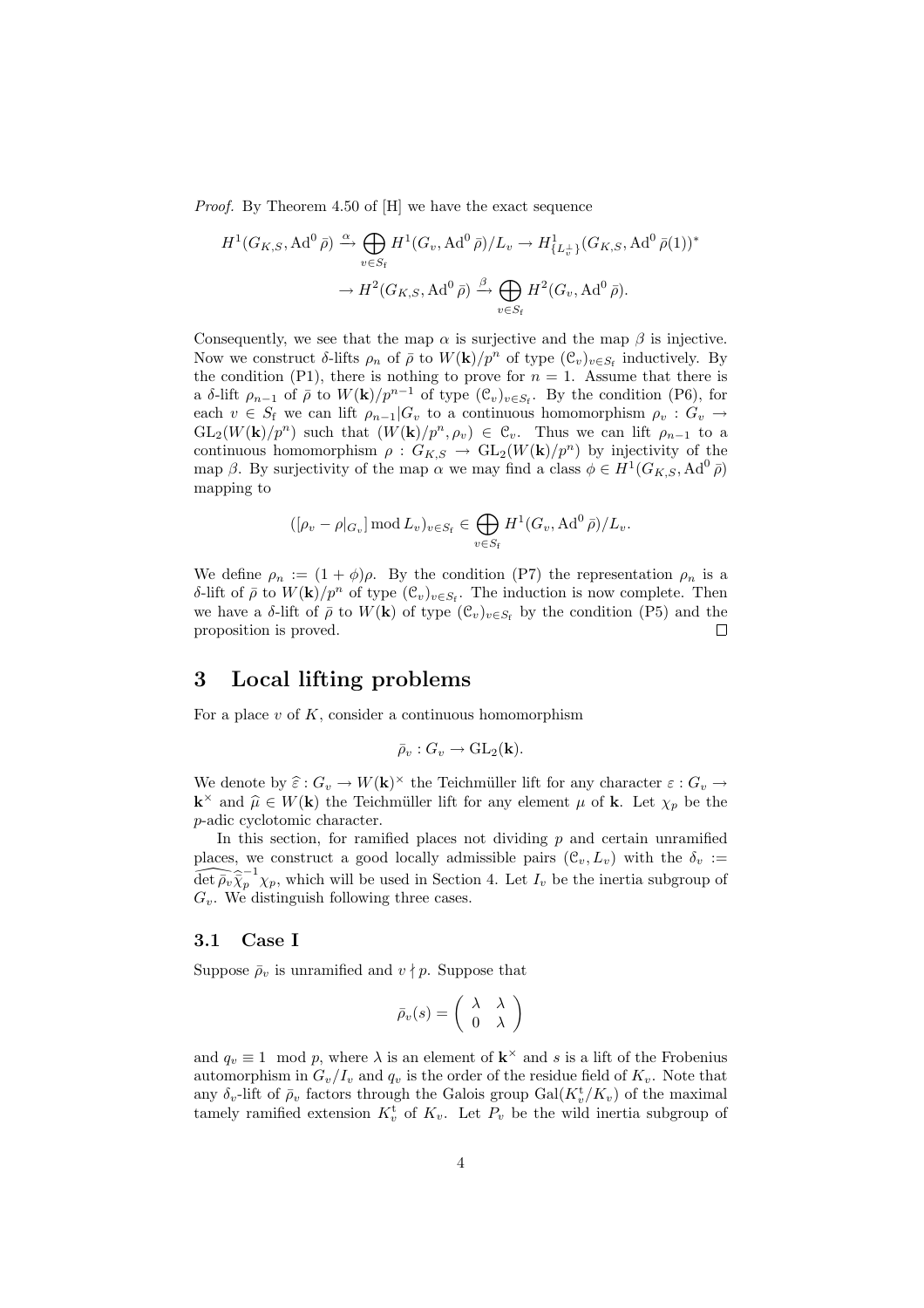$G_v$ . Let t be a topological generator of  $I_v/P_v$ . The Galois group  $Gal(K_v^{\mathbf{t}}/K_v)$  is generated topologically by s and t with the relation  $sts^{-1} = t^{q_v}$ . We now define a homomorphism  $\rho_v : G_v \to \text{Gal}(K_v^{\mathfrak{t}}/K_v) \to \text{GL}_2(W(\mathbf{k})[[X]])$  by

$$
s\mapsto \left(\begin{array}{cc} \widehat{\lambda}q_v & \widehat{\lambda}\\ 0 & \widehat{\lambda}\end{array}\right)
$$

and

$$
t \mapsto \left( \begin{array}{cc} 1 & X \\ 0 & 1 \end{array} \right).
$$

The images of s and t satisfy the relation  $sts^{-1} = t^{q_v}$ . We define a pair  $(\mathcal{C}_v, L_v)$ . The functor  $\mathcal{C}_v : \mathcal{A} \to \mathbf{Sets}$  is given by

$$
\mathcal{C}_v(R) := \{ \rho : G_v \to \mathrm{GL}_2(R) \mid \text{there are } \alpha \in \mathrm{Hom}_A(W(\mathbf{k})[[X]], R) \text{ and}
$$

$$
M \in 1 + \mathrm{M}_2(\mathfrak{m}_R) \text{ such that } \rho = M(\alpha \circ \rho_v)M^{-1} \}.
$$

Moreover, if  $\rho_0: G_v \to \mathrm{GL}_2(\mathbf{k}[X]/(X^2))$  denotes the trivial lift of  $\bar{\rho}_v$ , we define a subspace  $L_v \subset H^1(G_v, \operatorname{Ad}^0 \overline{\rho}_v)$  to be the set

$$
\{[c] \in H^1(G_v, \operatorname{Ad}^0 \bar{\rho}_v) \mid (1+Xc)\rho_0 \in C_v(\mathbf{k}[X]/(X^2))\}.
$$

Lemma 1. We have

(i) dim<sub>k</sub>  $L_v = \dim_k H^1(G_v/I_v, \text{Ad}^0 \bar{\rho}_v) = 1.$ 

(ii) The pair  $(\mathcal{C}_v, L_v)$  satisfies the conditions (P1)-(P7) of Definition 1.

*Proof.* (i) First we prove that  $\dim_{\mathbf{k}} H^1(G_v/I_v, \text{Ad}^0 \bar{\rho}_v) = 1$ . By Proposition 18 of [S2] the dimension of  $H^1(G_v/I_v, \operatorname{Ad}^0 \bar{\rho}_v)$  is the same as that of  $H^0(G_v, \operatorname{Ad}^0 \bar{\rho}_v)$ . Thus it suffices to show that  $H^0(G_v, \operatorname{Ad}^0 \bar{\rho}_v)$  is one-dimensional. This follows from

$$
\begin{pmatrix} \lambda & \lambda \\ 0 & \lambda \end{pmatrix} \begin{pmatrix} a & b \\ c & -a \end{pmatrix} \begin{pmatrix} 1/\lambda & -1/\lambda \\ 0 & 1/\lambda \end{pmatrix} = \begin{pmatrix} a+c & -2a+b-c \\ c & -(a+c) \end{pmatrix},
$$

where  $a, b, c \in \mathbf{k}$ .

Next we prove that  $\dim_{\mathbf{k}} L_v = 1$ . Let  $f_1 : W[[X]] \to \mathbf{k}[X]/(X^2)$  be the morphism in A determined by  $f_1(X) = X$ . We define  $\rho_1 : G_v \to GL_2(\mathbf{k}[X]/(X^2))$ by the composition  $f_1 \circ \rho_v$ . The images of s and t satisfy the relation  $sts^{-1} = t^{q_v}$ . Let  $c_1$  be the 1-cocycle corresponding to  $\rho_1$ . The space  $L_v$  is spanned by the class of  $c_1$ . Thus we have dim<sub>k</sub>  $L_v = 1$ .

(ii) The conditions (P1), (P2), (P3), (P6) and (P7) follow from the definition of  $(\mathcal{C}_v, L_v)$ .

First we prove the condition (P4). Suppose that we have rings  $(R_1, \mathfrak{m}_{R_1}), (R_2, \mathfrak{m}_{R_2}) \in$ A, lifts  $\rho_i \in \mathcal{C}_v(R_i)$ , ideals  $I_i \subset R_i$ , and an identification  $\phi : R_1/I_1 \stackrel{\sim}{\rightarrow} R_2/I_2$ under which  $\rho_1$  (mod  $I_1$ ) =  $\rho_2$  (mod  $I_2$ ). Take  $\alpha_i \in \text{Hom}_{\mathcal{A}}(W(\mathbf{k})[[X]], R_i)$ and  $M_i \in 1 + M_2(\mathfrak{m}_{R_i})$  such that  $\rho_i = M_i(\alpha_i \circ \rho_v)M_i^{-1}, i = 1, 2$ . We claim that there exist  $\alpha \in \text{Hom}_{\mathcal{A}}(W(\mathbf{k})[[X]], R_3)$  and  $M \in 1 + M_2(\mathfrak{m}_{R_3})$  such that  $M(\alpha \circ \rho_v)M^{-1} = \rho_1 \oplus \rho_2$ . By conjugating  $\rho_1$  by some lift of  $M_2$  (mod  $I_2$ ) to  $R_1$ , we may assume that  $M_2 = 1$ . Since  $\alpha_1 \circ \rho_v(s) = \alpha_2 \circ \rho_v(s)$ , the matrix  $M_1$ , we may assume that  $M_2 = 1$ . Since  $\alpha_1 \circ \rho_v(s) = \alpha_2 \circ \rho_v(s)$ , the<br>  $M_1 \pmod{I_1}$  commutes with  $(\alpha_1 \pmod{I_1}) \circ \rho_v(s)$ . Let  $\begin{pmatrix} 1+m_1 & m_2 \\ 0 & 1+r_1 \end{pmatrix}$  $\begin{pmatrix} m_1 & m_2 \\ 0 & 1 + m_3 \end{pmatrix} \in$  $1 + M_2(m_{R_1})$  be a lift of  $M_1$  (mod  $I_1$ ). Put  $M'_1 := \begin{pmatrix} 0 & 1+n_1 & m_2 \\ 1+m_1 & m_2 & 1+m_1 \\ 0 & 1+m_1 & m_2 \end{pmatrix}$ 0  $1 + m_3 - x$  $\mathbf{r}$ ,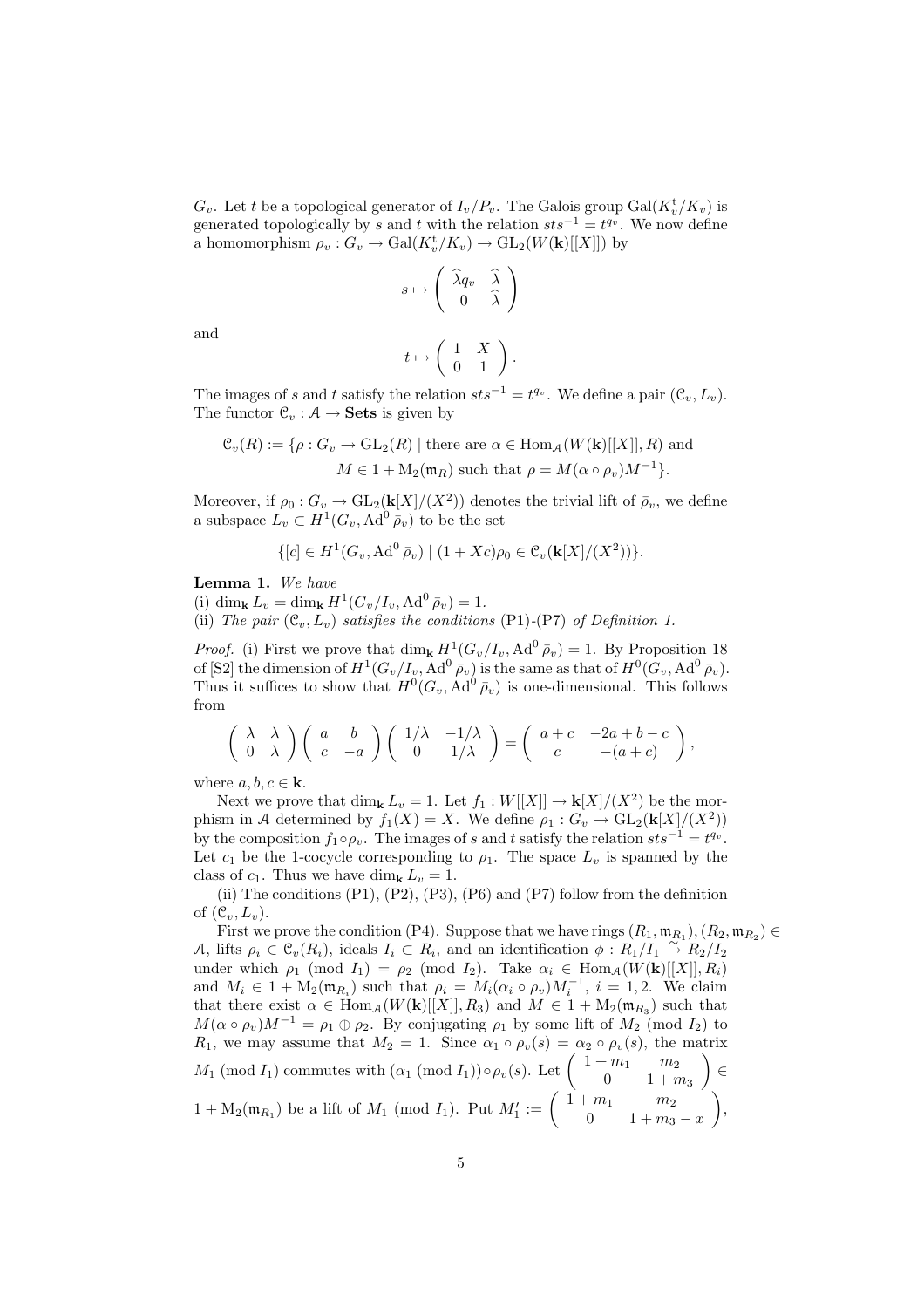where  $x := (q_v - 1)m_2 - m_1 + m_3$ . Note that  $x \in I_1$ . Then  $M'_1 \in 1 + M_2(\mathfrak{m}_{R_1})$ commutes with  $\alpha_1 \circ \rho_v(s)$ . We now replace  $M_1$  by  $\widetilde{M}_1 := M_1 M_1'^{-1}$  and  $\alpha_1$  by some  $\widetilde{\alpha}_1 : W(\mathbf{k})[[X]] \to R_1$  such that  $\widetilde{M}_1(\widetilde{\alpha}_1 \circ \rho_v) \widetilde{M}_1^{-1} = M_1(\alpha_1 \circ \rho_v) M_1^{-1}$ . Defining  $M := (\widetilde{M}_1, 1) \in 1 + M_2(\mathfrak{m}_{R_3})$  and  $\alpha := (\widetilde{\alpha}_1, \alpha_2) : W(\mathbf{k})[[X]] \to R_3$ , the condition (P4) is verified.

Next we prove the condition (P5). Suppose that we have a ring  $R \in \mathcal{A}$  and a  $\delta_v$ -lift  $\rho$  of  $\bar{\rho}_v$  to R such that each  $\rho$  (mod  $\mathfrak{m}_R^n$ )  $\in \mathfrak{C}_v(R/\mathfrak{m}_R^n)$ . Put  $\rho_n :=$  $\rho \pmod{\mathfrak{m}_{R}^n}$ . Take  $\alpha_n \in \text{Hom}_{\mathcal{A}}(W(\mathbf{k})[[X]], R/\mathfrak{m}_{R}^n)$  and  $M_n \in 1 + M_2(\mathfrak{m}_{R}/\mathfrak{m}_{R}^n)$ such that  $\rho_n = M_n(\alpha_n \circ \rho_v) M_n^{-1}$ . We claim that there exist  $\alpha \in \text{Hom}_{\mathcal{A}}(R_v, R)$ and  $M \in 1 + M_2(\mathfrak{m}_R)$  such that  $M(\alpha \circ \rho_v)M^{-1} = \rho$ . Put  $S_n := \{(\alpha'_n, M'_n) \mid$  $\rho_n = M'_n(\alpha'_n \circ \rho_v) M'_n^{-1}$ . Since  $\mathfrak{C}_v(R/\mathfrak{m}_R^n)$  is finite,  $S_n$  is finite. For each  $n, S_n$  is not empty set. Thus  $\lim_{n \to \infty} S_n$  is not empty set, the condition (P5) is verified.

### 3.2 Case II

Suppose  $\bar{\rho}_v$  is ramified and  $v \nmid p$ . In addition, suppose  $\bar{\rho}_v(I_v)$  is of order prime to p. Define the functor  $\mathcal{C}_v : \mathcal{A} \to \mathbf{Sets}$  by

$$
\mathcal{C}_v(R) := \{ \rho: G_v \to \mathrm{GL}_2(R) \mid \rho \pmod{\mathfrak{m}_R} = \bar{\rho}_v, \rho(I_v) \xrightarrow{\sim} \bar{\rho}_v(I_v), \det \rho = \delta_v \}.
$$

Moreover, if  $\rho_0: G_v \to \text{GL}_2(\mathbf{k}[X]/(X^2))$  denotes the trivial lift of  $\bar{\rho}_v$ , we define a subspace  $L_v \subset H^1(G_v, \operatorname{Ad}^0 \overline{\rho}_v)$  to be the set

$$
\{ [c] \in H^1(G_v, \operatorname{Ad}^0 \bar{\rho}_v) \mid (1 + Xc)\rho_0 \in C_v(\mathbf{k}[X]/(X^2)) \}.
$$

Lemma 2. We have

(i) dim<sub>k</sub>  $L_v = \dim_{\mathbf{k}} H^0(G_v, \operatorname{Ad}^0 \bar{\rho}_v).$ 

(ii) The pair  $(\mathcal{C}_v, L_v)$  satisfies the conditions (P1)-(P7) of Definition 1.

Proof. This lemma follows from the definitions and the Schur-Zassenhaus theorem.  $\Box$ 

#### 3.3 Case III

Suppose  $\bar{\rho}_v$  is ramified and  $v \nmid p$ . In addition, suppose the order of  $\bar{\rho}_v(I_v)$  is divisible by p. By Lemma 3.1 of [G], since  $p \geq 7$ , we may assume that  $\bar{\rho}_v$  is given by the form  $\overline{a}$  $\mathbf{r}$ 

$$
\bar{\rho}_v = \left( \begin{array}{cc} \varphi \bar{\chi}_p & \gamma \\ 0 & \varphi \end{array} \right),
$$

for a character  $\varphi: G_v \to \mathbf{k}^\times$  and a nonzero continuous function  $\gamma: G_v \to \mathbf{k}$ . The functor  $\mathcal{C}_v : \mathcal{A} \to \mathbf{Sets}$  is given by

$$
\mathcal{C}_v(R) := \{ \rho : G_v \to \mathrm{GL}_2(R) \mid \text{there are } \tilde{\gamma} \in \mathrm{Map}(G_v, R) \text{ and } M \in 1 + M_2(\mathfrak{m}_R)
$$
  
such that  $\rho = M \begin{pmatrix} \tilde{\varphi} \chi_p & \tilde{\gamma} \\ 0 & \tilde{\varphi} \end{pmatrix} M^{-1}, \tilde{\gamma} \text{ mod } \mathfrak{m}_R = \gamma \}.$ 

Moreover, if  $\rho_0: G_v \to GL_2(\mathbf{k}[X]/(X^2))$  denotes the trivial lift of  $\bar{\rho}_v$ , we define a subspace  $L_v \subset H^1(G_v, \operatorname{Ad}^0 \bar{\rho}_v)$  to be the set

$$
\{ [c] \in H^1(G_v, \mathrm{Ad}^0 \bar{\rho}_v) \mid (1+Xc)\rho_0 \in \mathcal{C}_v(\mathbf{k}[X]/(X^2)) \}.
$$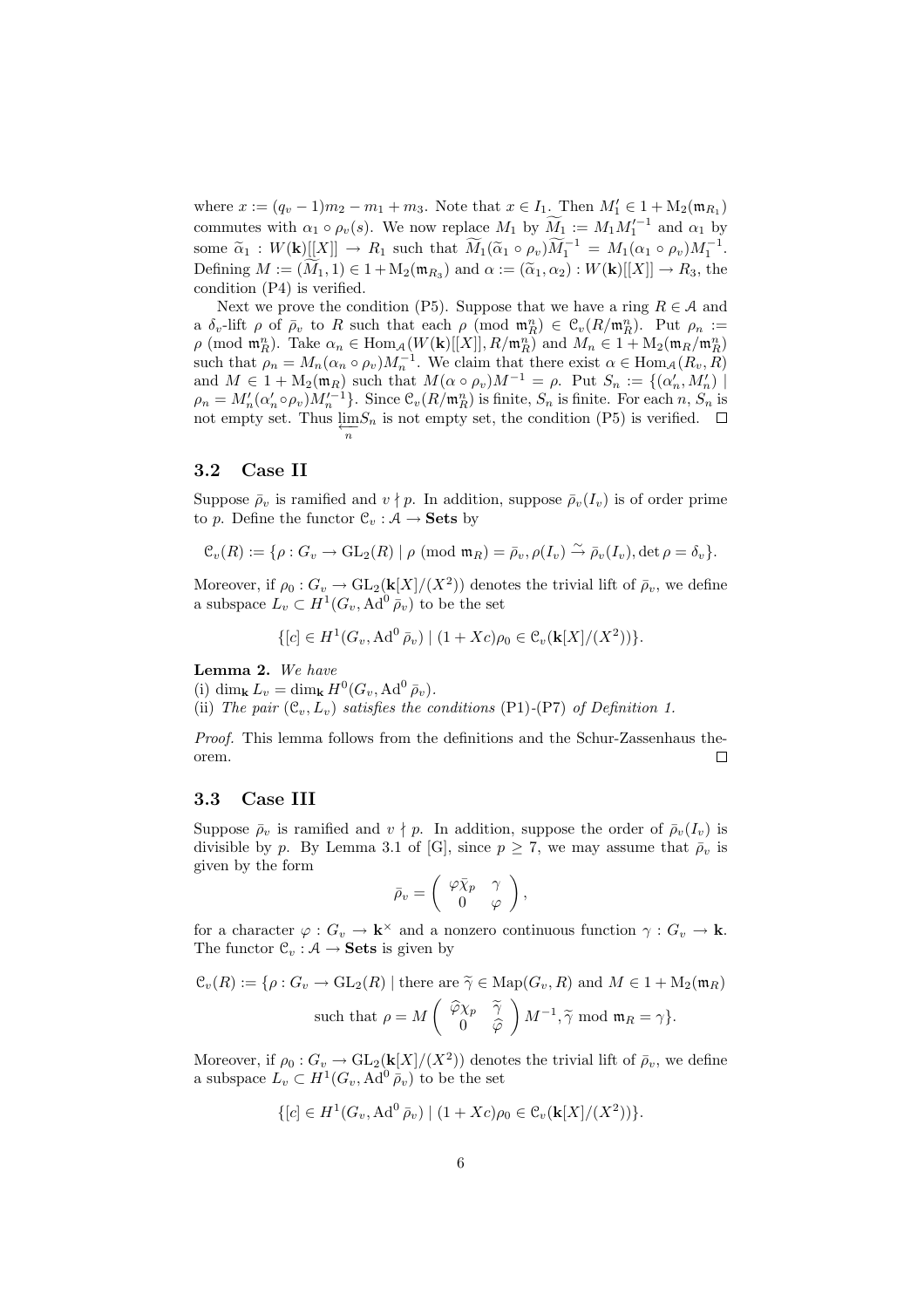Lemma 3. We have

(i) dim<sub>k</sub>  $L_v = \dim_{\mathbf{k}} H^0(G_v, \text{Ad}^0 \bar{\rho}_v).$ 

(ii) The pair  $(\mathcal{C}_v, L_v)$  satisfies the conditions (P1)-(P7) of Definition 1.

Proof. The proof of this lemma is almost identical argument as in [T, Section 1(E3)]. П

# 4 Lifting theorem over arbitrary number fields

In this section, we give a generalization of Theorem 1 of [R1] to arbitrary number fields.

We define  $\delta: G_{K,S} \to W(\mathbf{k})^{\times}$  by  $\widehat{\det} \overline{\widehat{\rho}} \widehat{\overline{\chi}}^{-1}_{p} \chi_{p}$ . Throughout this section, we consider lifts of a fixed determinant  $\delta$  and we always assume the following:

• The order of the image of  $\bar{\rho}$  is divisible by p.

By the Schur-Zassenhaus theorem, if the order of the image of  $\bar{\rho}$  is prime to p, we can find a lift to  $W(\mathbf{k})$  of  $\bar{\rho}$ . Since  $p \geq 7$  and the order of the image of  $\bar{\rho}$  is divisible by p, we see from Section 260 of [D] that the image of  $\bar{\rho}$  is contained in the Borel subgroup of  $GL_2(k)$  or the projective image of  $\bar{\rho}$  is conjugate to either  $PGL_2(\mathbb{F}_{p^r})$  or  $PSL_2(\mathbb{F}_{p^r})$  for some  $r \in \mathbb{Z}_{>0}$ . In the Borel case, by Theorem 2 of [K] we have a lift of  $\bar{\rho}$  to  $W(\mathbf{k})$ . Thus we may assume that the projective image of  $\bar{\rho}$  is equal to  $PSL_2(\mathbb{F}_{p^r})$  or  $PGL_2(\mathbb{F}_{p^r})$ . Then, by Lemma 17 of [R1], Ad<sup>0</sup>  $\bar{\rho}$  is an irreducible  $G_{K,S}$ -module. (Note that one may replace the assumption that the image of  $\bar{\rho}$  contains  $SL_2(\mathbf{k})$  in [R1] with the assumption that the projective image of  $\bar{\rho}$  contains  $PSL_2(\mathbb{F}_p)$  without affecting the proof.) The irreducibility of  $\text{Ad}^0 \bar{\rho}$  implies that of  $\text{Ad}^{0'} \bar{\rho}(1)$ .

Let  $K(\overline{\mathrm{Ad}}^0 \bar{\rho})$  be the fixed field of  $\mathrm{Ker}(\mathrm{Ad}^0 \bar{\rho})$ . Put  $E = K(\mathrm{Ad}^0 \bar{\rho})K(\mu_p)$  and  $D = K(\text{Ad}^0 \bar{\rho}) \cap K(\mu_p).$ 

Lemma 4. We have

$$
H^{1}(\text{Gal}(E/K), \text{Ad}^{0}\bar{\rho}) = H^{1}(\text{Gal}(E/K), \text{Ad}^{0}\bar{\rho}(1)) = 0.
$$

*Proof.* First we prove that  $H^1(\text{Gal}(E/K), \text{Ad}^0\bar{\rho}) = 0$ . It suffices to show that  $H^1(\mathrm{SL}_2(\mathbb{F}_{p^r}), \mathrm{Ad}^0\,\bar{\rho}) = 0$  and  $H^1(\mathrm{GL}_2(\mathbb{F}_{p^r}), \mathrm{Ad}^0\,\bar{\rho}) = 0$ , where  $\mathrm{GL}_2(\mathbb{F}_{p^r})$  and  $SL_2(\mathbb{F}_{p^r})$  act on  $Ad^0\bar{\rho}$  by conjugation. By Lemma 2.48 of [DDT], we see  $H^1(\mathrm{SL}_2(\mathbb{F}_{p^r}), \mathrm{Ad}^0\,\bar{\rho})\,=\,0.$  Since the index of  $\mathrm{SL}_2(\mathbb{F}_{p^r})$  in  $\mathrm{GL}_2(\mathbb{F}_{p^r})$  is prime to p, we have  $H^1(\mathrm{GL}_2(\mathbb{F}_{p^r}), \mathrm{Ad}^0 \bar{\rho}) = 0.$ 

Next we prove that  $H^1(\text{Gal}(E/K), \text{Ad}^0\,\bar{\rho}(1)) = 0$ . As  $D \subset K(\mu_p)$ , we see Gal( $K(\text{Ad}^0 \bar{\rho})/D$ ) contains the commutator subgroup of Gal( $K(\text{Ad}^0 \bar{\rho})/K$ ). Since the projective image of  $\bar{\rho}$  is equal to  $PSL_2(\mathbb{F}_{p^r})$  or  $PGL_2(\mathbb{F}_{p^r})$ , we see this commutator subgroup is just  $PSL_2(\mathbb{F}_{p^r})$ . Thus  $Gal(K(\mathrm{Ad}^0\bar{\rho})/K)/PSL_2(\mathbb{F}_{p^r}) \rightarrow$ Gal( $D/K$ ) is surjective, and so  $[D: K] = 1$  or 2. Assume that  $[K(\mu_p)$ :  $K = 1$ , then  $H^1(\text{Gal}(E/K), \text{Ad}^0\overline{\rho}(1))$  is isomorphic to  $H^1(\text{Gal}(E/K), \text{Ad}^0\overline{\rho})$ . Consequently  $H^1(\text{Gal}(E/K), \text{Ad}^0\overline{\rho}(1)) = 0.$ 

Assume that  $[K(\mu_p): K] \geq 3$ , or  $[K(\mu_p): K] = 2$  and  $[D: K] = 1$ . We apply the inflation-restriction sequence to  $Gal(E/K)$  and its normal subgroup  $Gal(E/K(\text{Ad}^0\bar{\rho}))$ . Since  $Gal(K_S/E)$  fixes  $\text{Ad}^0\bar{\rho}(1)$  we see  $\text{Ad}^0\bar{\rho}(1)^{\text{Gal}(E/K(\text{Ad}^0\bar{\rho}))}$  =  $\text{Ad}^0 \bar{\rho}(1)^{\text{Gal}(K_S/K(\text{Ad}^0 \bar{\rho}))}$ . We get the exact sequence

$$
0 \to H^1(\text{Gal}(K(\text{Ad}^0 \bar{\rho})/K), \text{Ad}^0 \bar{\rho}(1)^{\text{Gal}(K_S/K(\text{Ad}^0 \bar{\rho}))}) \to H^1(\text{Gal}(E/K), \text{Ad}^0 \bar{\rho}(1))
$$
  

$$
\to H^1(\text{Gal}(E/K(\text{Ad}^0 \bar{\rho})), \text{Ad}^0 \bar{\rho}(1))^{\text{Gal}(K(\text{Ad}^0 \bar{\rho})/K)}.
$$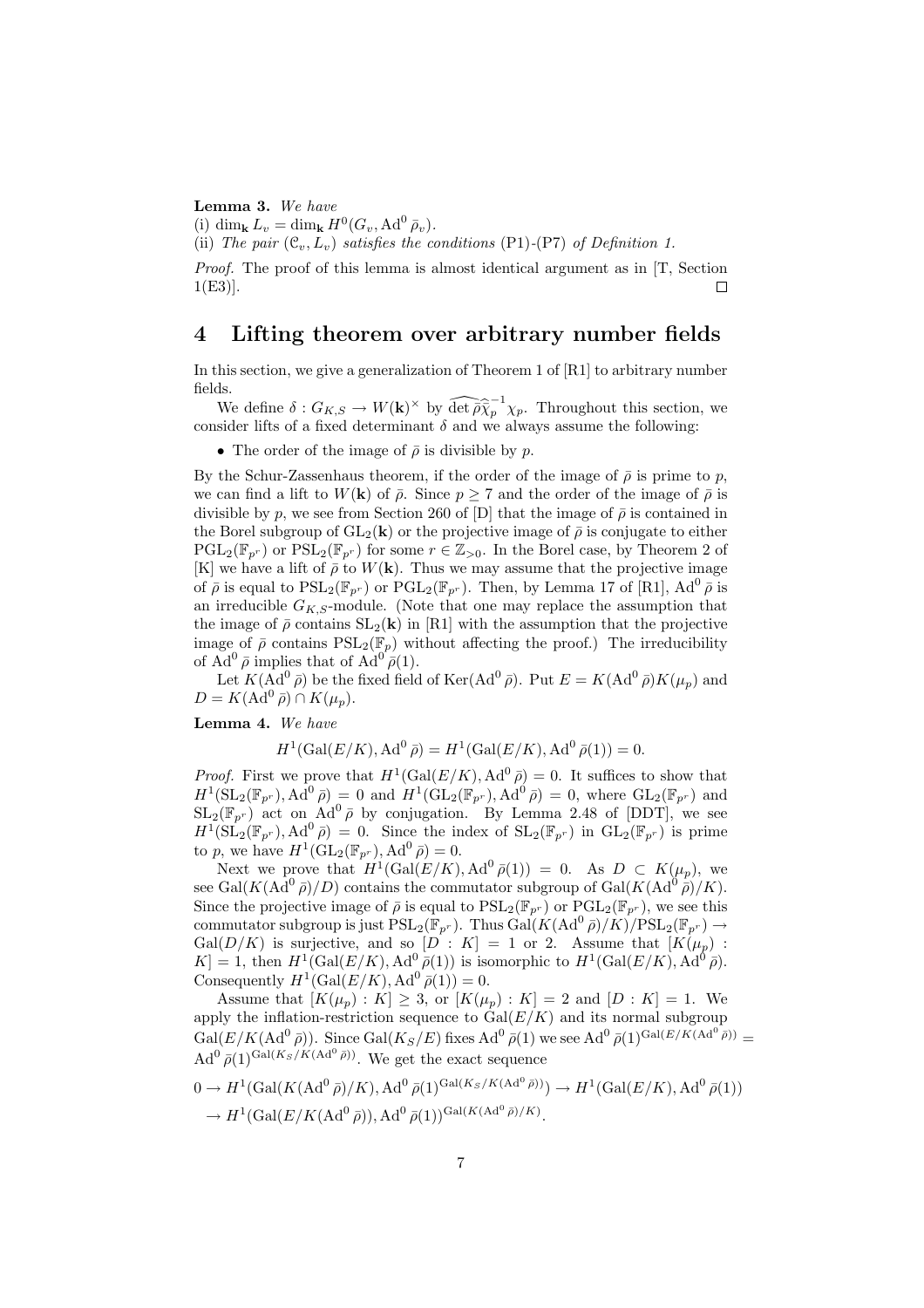The last term is trivial as  $Gal(E/K(\text{Ad}^0\bar{\rho}))$  has order prime to p. As  $Gal(K_S/K(\text{Ad}^0\bar{\rho}))$ acts trivially on Ad<sup>0</sup>  $\bar{\rho}$  we see the action of Gal( $K_S/K(\mathrm{Ad}^0\bar{\rho})$ ) is  $\chi_p|_{\mathrm{Gal}(K_S/K(\mathrm{Ad}^0\bar{\rho}))}$ , which is nontrivial, so  $\text{Ad}^0 \bar{\rho}(1)^{\text{Gal}(K_S/K(\text{Ad}^0 \bar{\rho}))} = 0$ . Thus the left term in the sequence is trivial, so  $H^1(\text{Gal}(E/K), \text{Ad}^0\overline{\rho}(1)) = 0.$ 

Assume that  $[K(\mu_p): K] = 2$  and  $[D: K] = 2$ , then we have  $K(\mu_p) = D$ . Note that  $PSL_2(\mathbb{F}_{p^r})$  has no non-trivial abelian quotients. If the projective image of  $\bar{\rho}$  is  $PSL_2(\mathbb{F}_{p^r})$  for some  $r \in \mathbb{Z}_{>0}$ , then  $Gal(E/K)$  has no non-trivial abelian quotients. This contradicts the assumption that  $[K(\mu_p) : K] = 2$ . Hence, we assume that the projective image of  $\bar{\rho}$  is  $PGL_2(\mathbb{F}_{p^r})$  for some  $r \in$  $\mathbb{Z}_{>0}$ . Since the index of  $PSL_2(\mathbb{F}_{p^r})$  in  $PGL_2(\mathbb{F}_{p^r})$  is equal to the index of  $Gal(E/K(\mu_p))$  in  $Gal(E/K), Gal(E/K(\mu_p))$  is isomorphic to  $PSL_2(\mathbb{F}_{p^r})$ . We have

$$
H^1(\text{Gal}(E/K), \text{Ad}^0\,\bar{\rho}(1)) \hookrightarrow H^1(\text{Gal}(E/K(\mu_p)), \text{Ad}^0\,\bar{\rho}(1)).
$$

Since  $\text{Ad}^0 \bar{\rho}(1)$  is isomorphic to  $\text{Ad}^0 \bar{\rho}$  as a  $\text{Gal}(E/K(\mu_p))$ -module and the cohomology group  $H^1(\text{Gal}(E/K(\mu_p)), \text{Ad}^0\bar{\rho})$  is zero, the proof is complete.  $\Box$ 

**Lemma 5.** If a pair  $(\mathcal{C}_v, L_v)$  which is locally admissible is given for each  $v \in S_f$ and each elements  $\phi \in H^1_{\{L_v^+\}}(G_{K,S}, \text{Ad}^0\overline{\rho}(1))$  and  $\psi \in H^1_{\{L_v\}}(G_{K,S}, \text{Ad}^0\overline{\rho})$  are not zero, then we can find a prime  $w \notin S$  and a locally admissible pair  $(\mathcal{C}_w, L_w)$ such that

(1) dim<sub>k</sub>  $H^1(G_w/I_w, \text{Ad}^0 \bar{\rho}) = \dim_{\mathbf{k}} L_w = 1$ ,

(2) the image of  $\psi$  in  $H^1(G_w/I_w, \text{Ad}^0\bar{\rho})$  is not zero,

(3) the image of  $\phi$  in  $H^1(G_w, \operatorname{Ad}^0\bar{\rho}(1))/L_w^{\perp}$  is not zero.

*Proof.* Note that Lemma 4 implies that the restrictions of the cocycles  $\psi$  and  $\phi$ are non-zero homomorphisms  $\phi: \operatorname{Gal}(K_S/E) \to \operatorname{Ad}^0\bar{\rho}(1)$  and  $\psi: \operatorname{Gal}(K_S/E) \to$  $\text{Ad}^0 \bar{\rho}$ . Let  $E_{\phi}$  and  $E_{\psi}$  be the fixed fields of the respective kernels. Then,  $Gal(E_{\phi}/E) \rightarrow Ad^0 \bar{\rho}(1)$  and  $Gal(E_{\psi}/E) \rightarrow Ad^0 \bar{\rho}$  are injective homomorphisms of  $\mathbb{F}_p[G_{K,S}]$ -modules. Since  $Ad^0 \bar{\rho}$  is irreducible  $G_{K,S}$ -module, these morphisms are bijective, and we see  $E_{\phi} \cap E_{\psi} = E_{\psi} (= E_{\phi})$  or E. If the intersection is E, then  $Gal(E_{\phi}E_{\psi}/E)$  is isomorphic to  $Gal(E_{\phi}/E) \times Gal(E_{\psi}/E)$ . If the intersection is  $E_{\psi}$ , then  $Gal(E_{\phi}E_{\psi}/E)$  is isomorphic to  $Gal(E_{\psi}/E)$  and  $Gal(E_{\phi}/E)$ . Therefore,  $Gal(E_{\phi}E_{\psi}/E)$  may be regarded as a  $\mathbf{k}[Gal(E/K)]$ -module, moreover, natural homomorphisms  $Gal(E_{\phi}E_{\psi}/E) \rightarrow Ad^0\bar{\rho}(1)$  and  $Gal(E_{\phi}E_{\psi}/E) \rightarrow Ad^0\bar{\rho}$ are surjective. Since  $PSL_2(\mathbb{F}_{p^r})$  has no non-trivial abelian quotients, the image of the morphism  $\widetilde{\bar{\rho}} \times \chi_p : G_{K,S} \to \mathrm{PGL}_2(\mathbf{k}) \times \mathbf{k}^\times$  contains  $\mathrm{PSL}_2(\mathbb{F}_{p^r}) \times 1$ , where  $\tilde{\rho}$  is the projective image of  $\bar{\rho}$  and  $\chi_p$  is the mod p cyclotomic character of  $G_{K,S}$ . Thus there is an element  $\sigma \in \text{Gal}(E/K)$  such that  $\chi_p(\sigma) = 1$ ter or  $G_{K,S}$ . Thus<br>and  $\bar{\rho}(\sigma) = \begin{pmatrix} \lambda & \lambda \\ 0 & \lambda \end{pmatrix}$  $\begin{pmatrix} \lambda & \lambda \\ 0 & \lambda \end{pmatrix}$ , for some element  $\lambda \in \mathbf{k}^{\times}$ . We denote by  $\widetilde{\sigma}$  a lift to  $Gal(E_{\phi}E_{\psi}/K)$  of  $\sigma$ . Let L be the subset of  $Ad^{0} \bar{\rho}$  whose elements have the form ∗ ∗  $\begin{pmatrix} * & * \\ 0 & * \end{pmatrix}$  and let L' be the subset of Ad<sup>0</sup>  $\bar{\rho}(1)$  whose elements have the form µ ∗ ∗ 0 ∗  $\langle$ . Since L and L' are two-dimensional, there exists  $\tau \in \text{Gal}(E_{\phi}E_{\psi}/E)$ such that  $\psi(\tau) \notin -\psi(\tilde{\sigma}) + L$  and  $\phi(\tau) \notin -\phi(\tilde{\sigma}) + L'$ .

By the Cebotarev density theorem, we can choose a place  $w \notin S$  which is unramified in  $E_{\phi}E_{\psi}/K$  such that Frob<sub>w</sub> =  $\tau\tilde{\sigma}$ . Take  $\mathcal{C}_{w}$  and  $L_{w}$  as in Case I. By Lemma 1 of this paper and Lemma 4.8 of [BK], it follows that  $(w, \mathcal{C}_w, L_w)$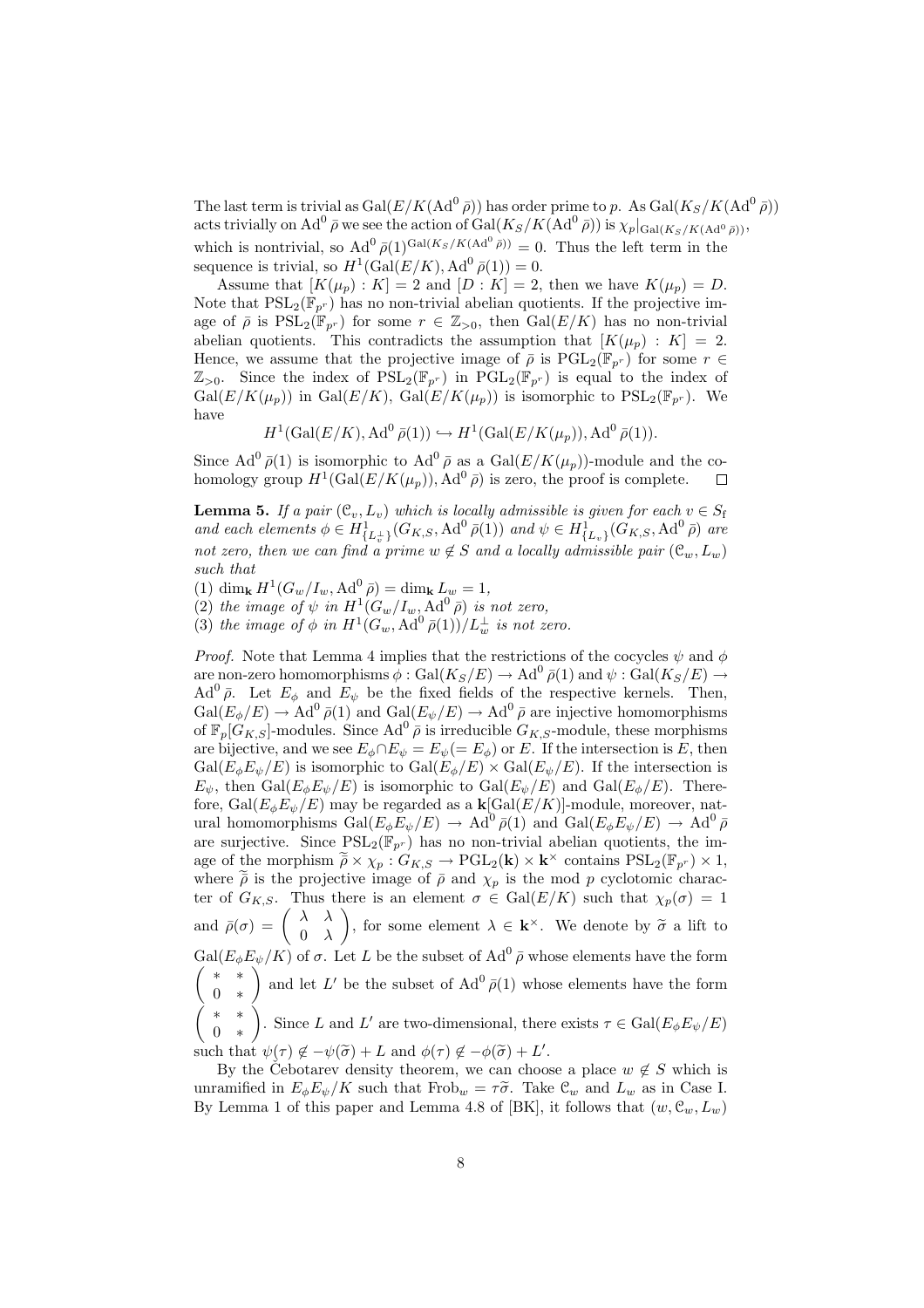has the desired properties. (Note that one may replace function fields in [BK] with number fields without affecting the proof.)  $\Box$ 

**Lemma 6.** Suppose that one is given locally admissible pairs  $(\mathcal{C}_v, L_v)_{v \in S_f}$  such that  $\overline{\phantom{a}}$  $\overline{\phantom{a}}$ 

$$
\sum_{v \in S_{\rm f}} \dim_{\mathbf{k}} L_v \ge \sum_{v \in S} \dim_{\mathbf{k}} H^0(G_v, \text{Ad}^0 \bar{\rho}).
$$

Then we can find a finite set of places  $T \supset S$  and locally admissible pairs  $(\mathcal{C}_v, L_v)_{v \in T \setminus S}$  such that

$$
H^1_{\{L_v^{\perp}\}}(G_{K,T}, \text{Ad}^0\,\bar{\rho}(1)) = 0.
$$

*Proof.* Suppose that  $0 \neq \phi \in H^1_{\{L_v^{\perp}\}}(G_{K,S}, \text{Ad}^0\overline{\rho}(1))$ . By the assumption of the lemma and Theorem 4.50 of [H], we see that  $\dim_{\mathbf k} H^1_{\{L_v\}}(G_{K,S}, \operatorname{Ad}^0 \bar{\rho}) \geq$ dim<sub>k</sub>  $H^1_{\{L_v^{\perp}\}}(G_{K,S}, \operatorname{Ad}^0\bar{\rho}(1))$ . Then we can find  $0 \neq \psi \in H^1_{\{L_v\}}(G_{K,S}, \operatorname{Ad}^0\bar{\rho})$ . Thus we can find a place  $w \notin S$  and a locally admissible pair  $(\mathcal{C}_w, L_w)$  such that (1) dim<sub>k</sub>  $H^1(G_w/I_w, \text{Ad}^0\bar{\rho}) = \dim_{\mathbf{k}} L_w,$  $(2)$   $H^1_{\{L_v\}}(G_{K,S}, \text{Ad}^0\bar{\rho}) \to H^1(G_w/I_w, \text{Ad}^0\bar{\rho})$  is surjective,

(3) the image of  $\phi$  in  $H^1(G_w, \operatorname{Ad}^0 \bar{\rho}(1))/L_w^{\perp}$  is not zero, by Lemma 5. We have an injection

$$
H^1_{\{L^{\perp}_v\}}(G_{K,S}, \operatorname{Ad}^0\bar{\rho}(1)) \hookrightarrow H^1_{\{L^{\perp}_v\}\cup\{H^1(G_w, \operatorname{Ad}^0\bar{\rho}(1))\}}(G_{K,S\cup\{w\}}, \operatorname{Ad}^0\bar{\rho}(1))
$$

and we see that its cokernel has order equal to

#Coker(H<sup>1</sup> {Lv} (GK,S, Ad<sup>0</sup> ρ¯) → H<sup>1</sup> (Gw/Iw, Ad<sup>0</sup> ρ¯)),

by applying Theorem 4.50 of [H] to

$$
H^1_{\{L_v^{\perp}\}}(G_{K,S}, \text{Ad}^0\, \bar\rho(1))
$$

and

$$
H^1_{\{L^{\perp}_v\}\cup\{H^1(G_w, \mathrm{Ad}^0\,\bar{\rho}(1))\}}(G_{K,S\cup\{w\}}, \mathrm{Ad}^0\,\bar{\rho}(1)).
$$

Thus

$$
H^1_{\{L_v^{\perp}\}}(G_{K,S}, \text{Ad}^0\,\bar{\rho}(1)) = H^1_{\{L_v^{\perp}\}\cup\{H^1(G_w, \text{Ad}^0\,\bar{\rho}(1))\}}(G_{K,S\cup\{w\}}, \text{Ad}^0\,\bar{\rho}(1)),
$$

and we obtain an exact sequence

$$
0 \to H^1_{\{L^{\perp}_v\}\cup \{L^{\perp}_w\}}(G_{K,S\cup \{w\}}, \mathrm{Ad}^0\,\bar{\rho}(1)) \to H^1_{\{L^{\perp}_v\}}(G_{K,S}, \mathrm{Ad}^0\,\bar{\rho}(1))
$$
  

$$
\to H^1(G_w, \mathrm{Ad}^0\,\bar{\rho}(1))/L^{\perp}_w.
$$

Hence  $\phi \notin H^1_{\{L_v^{\perp}\}\cup \{L_w^{\perp}\}}(G_{K,S\cup \{w\}}, \mathrm{Ad}^0\,\bar{\rho}(1)) \subset H^1_{\{L_v^{\perp}\}}(G_{K,S}, \mathrm{Ad}^0\,\bar{\rho}(1)).$  The lemma will follow by repeating such a computation.

Let  $S'$  denote the set of places of  $K$  consisting of the places above  $p$ , the infinite places and the places at which  $\bar{\rho}$  is ramified.